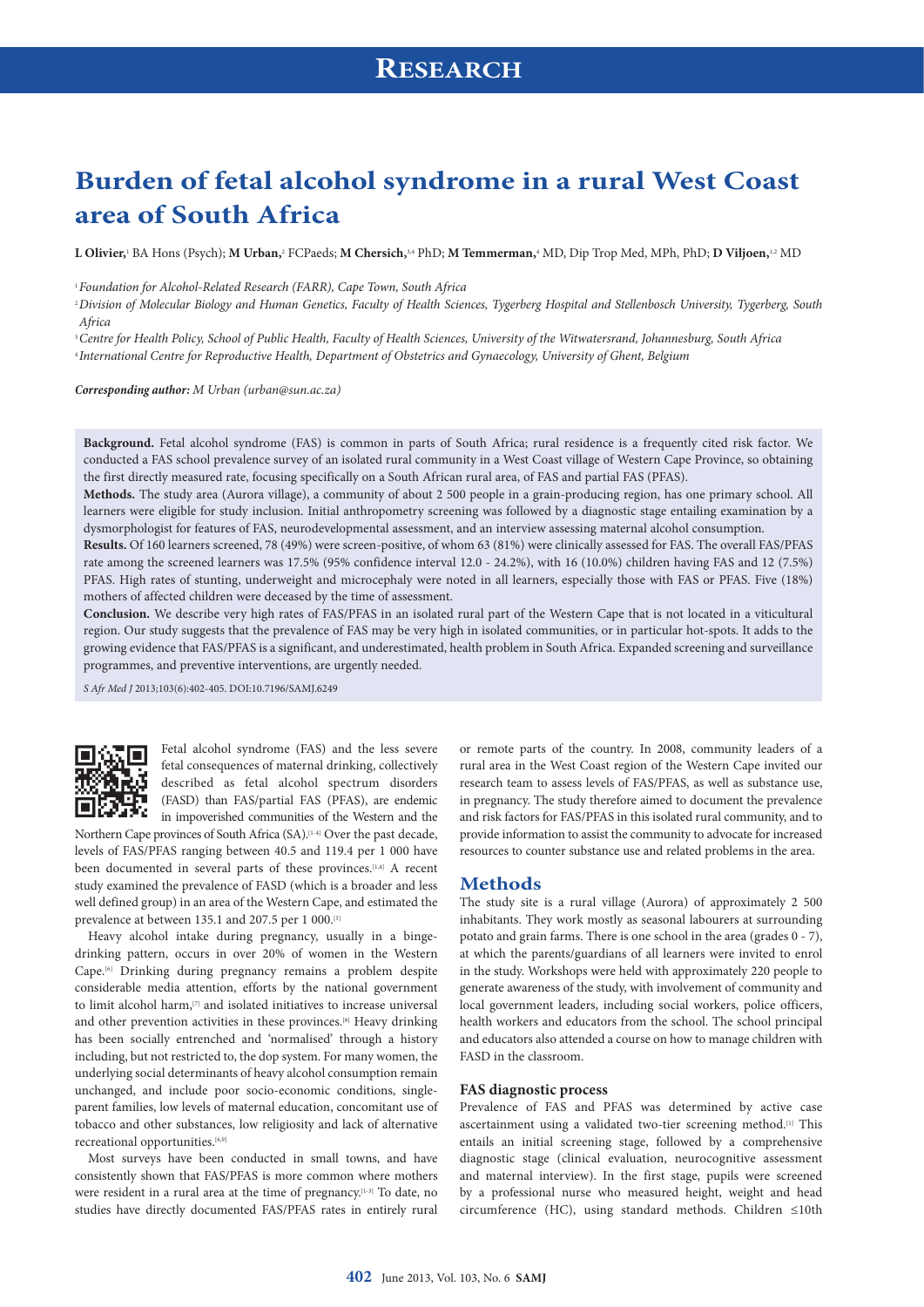### **RESEARCH**

percentile of the National Center for Health Statistics charts for height and weight, or ≤10th percentile for HC, were considered screen-positive and invited to the second stage.

The diagnostic stage entailed assessment by an experienced dysmorphologist (DV) for clinical features of FAS.[10] The clinical diagnosis of FAS/PFAS was substantiated by a battery of neurodevelopmental tests. Positive evidence of neurological abnormality required a HC ≤10th percentile, the presence of 'hard' signs on neurological examination, or significant abnormalities on neurocognitive assessment (below average in more than 4 of 10 scales) using primarily the Griffiths Mental Development Scale.<sup>[11]</sup>

Trained interviewers completed a semi-structured questionnaire with the mother/guardian of screen-positive children. Interviews were in the home language of participants and focused on drinking habits during the index pregnancy, which were elicited using a timeline follow-back method.[12]

The final diagnosis, based on criteria published by Hoyme *et al*. (2005),[10] encompassed all data from the clinical evaluation, the neurodevelopmental profile and maternal history. Final diagnostic categories were FAS and PFAS. The clinical diagnosis of FAS, and with less certainty PFAS, is considered distinctive even in the absence of a history of maternal alcohol use.

#### **Study ethics and data management**

Permission was obtained from the Department of Education (provincial and district) to evaluate learners and informed consent was given by the parents or legal guardians of each child. If consent was given but the child was not present for clinical or neurodevelopmental assessment, 2 further attempts were made to assess the child. Similarly, 3 attempts were made to secure maternal interviews.

A trained counsellor communicated the FASD diagnosis to the parents or guardians, as well as its implications and a proposed intervention tailored to each child. Children identified as having FAS/ PFAS were referred to local government services, including speech and hearing therapists, occupational therapists, physiotherapists and social workers. With parental permission, school personnel were informed of each child's FASD status to facilitate educational support and further remedial assessment. Children with other medical conditions were referred to local and regional medical services, as required.

Intercooled Stata 12.1 (Stata Corporation, College Station, USA) was used for statistical analysis. For analysis of categorical variables, the chi-square test was used, while for continuous variables we used an unpaired Student's *t*-test or Mann-Whitney U-test for normally and non-normally distributed data, respectively.

#### **Results**

Consent for participation in the study was sought for all 171 learners in the school, of whom 160 consenting learners were available for anthropometric screening. Of the 160 screened learners, 78 (49%) were screen-positive on anthropometry, with 60 (38%) falling below the 10th percentile for both height and weight. Status regarding FAS/ PFAS diagnosis was determined for 63 children (81% of screenpositives) (Table 1). Fifteen learners could not be clinically assessed because they were absent from school on all follow-up visits made to assess them.

The screened group, who were all of coloured ethnicity, were aged 4.8 - 16.4 years. About 9% (14/160) of learners were older than 14 years. Exactly half the pupils were male, though females predominated in grades 0 and 1 (62%, 32/52; *p*=0.04).

In the group of 160 screened learners, 16 FAS and 6 PFAS cases (13.8%; 95% CI 8.8 - 20.0) were ascertained based on full clinical assessment Mean dysmorphology score for the 16 confirmed FAS children was 17.1 (SD)±2.2, and 9.1±4.5 for children with PFAS. A further 6 were suspected of having PFAS, based on facial features

|                                       | All grade 0 - 7 learners    | <b>Children without FAS/PFAS</b> | <b>Children with FAS/PFAS</b> |            |
|---------------------------------------|-----------------------------|----------------------------------|-------------------------------|------------|
| Variable                              | $(N=160)$                   | $(n=132)$                        | $(n=28)$                      | $p$ -value |
| Sex, $n/N$ (%)                        |                             |                                  |                               |            |
| Female                                | 80/160(50.0)                | 67/132(50.8)                     | 13/28(46.4)                   |            |
| Male                                  | 80/160 (50.0)               | 65/132(49.2)                     | 15/28(53.6)                   | 0.68       |
| Age (years), $n/N$ (%)                |                             |                                  |                               |            |
| $4.8 - 8$                             | 59/160 (37.8)               | 47/132(35.6)                     | 12/28(42.9)                   |            |
| $9 - 11$                              | 53/160(33.6)                | 45/132(34.1)                     | 8/28(28.6)                    |            |
| $12 - 16$                             | 48/160(28.6)                | 40/132(30.3)                     | 8/28(28.6)                    | 0.75       |
| School grade, $n/N$ (%)               |                             |                                  |                               |            |
| $0 - 1$                               | 52/160(32.5)                | 40/132(30.3)                     | 12/28(42.9)                   |            |
| $2 - 4$                               | 53/160(33.1)                | 44/132(33.3)                     | 9/28(32.1)                    |            |
| $5 - 7$                               | 55/160 (34.4)               | 48/132(36.4)                     | 7/28(25.0)                    | 0.37       |
| Weight for age                        |                             |                                  |                               |            |
| Median Z-score (IQR)                  | $-1.2$ ( $-2.1$ to $-0.5$ ) | $-1.0$ ( $-1.7$ to $-0.4$ )      | $-2.4$ ( $-2.9$ to $-1.9$ )   | < 0.001    |
| Height for age                        |                             |                                  |                               |            |
| Median Z-score (IQR)                  | $-1.2$ ( $-1.9$ to $-0.7$ ) | $-1.0$ ( $-1.8$ to $-0.5$ )      | $-2.1$ ( $-2.5$ to $-1.5$ )   | < 0.001    |
| BMI for age                           |                             |                                  |                               |            |
| Median Z-score (IQR)                  | $-0.7$ ( $-1.4$ to $-0.1$ ) | $-0.6$ ( $-1.3$ to $0.1$ )       | $-1.4$ ( $-2.1$ to $-0.7$ )   | 0.001      |
| Head circumference                    |                             |                                  |                               |            |
| 3rd - 10th percentile, $n/N$ (%)      | 20/160(12.6)                | 13/131(9.9)                      | 7/28(25.0)                    |            |
| $\leq$ 3rd percentile, <i>n/N</i> (%) | 30/160(18.9)                | 13/131(14.0)                     | 17/28(60.7)                   | < 0.001    |

IQR = interquartile range; BMI = body mass index; FAS = fetal alcohol syndrom; PFAS = partial fetal alcohol syndrome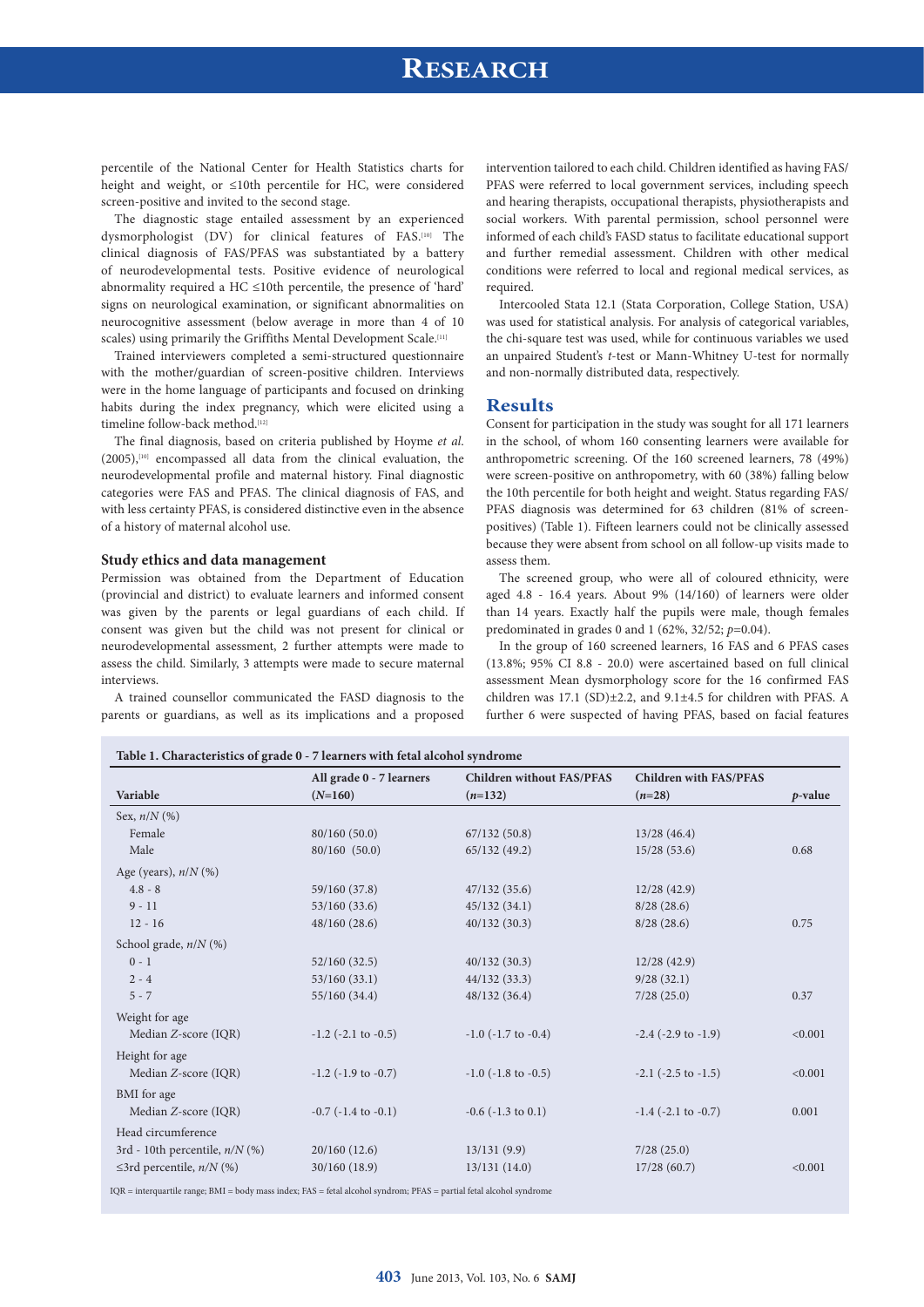# **RESEARCH**

of FAS, HC <10th percentile, and a history of maternal alcohol use, but did not have a neurodevelopmental assessment. Despite the lack of this assessment, they had sufficient features to meet the Hoyme criteria for PFAS or FAS.[9] They were assigned as PFAS cases, and included as such for further analysis, bringing the total to 28 affected children (17.5%; 95% CI 12.0 - 24.2).

No associations were detected between having FAS/PFAS and gender or grade. Children with FAS/PFAS were a median 8.5 years old, while other children were a median 10.0 years (*p*=0.09). The median body mass index of children without FAS/PFAS was 15.8 kg/  $m<sup>2</sup>$  (IQR 14.6 - 17.5), compared with a median 14.7 kg/m<sup>2</sup> in children with FAS/PFAS (IQR 13.7 - 15.6; *p*=0.001). The entire cohort of children, and especially those with FAS/PFAS, showed very high levels of stunting and were underweight for age (Table 1).

Five (18%) of the mothers of the 28 subjects with FAS/PFAS had died, and in 2 instances the father was also known to have died. The study team referred 20 children to the school psychologist.

### **Discussion**

Researchers have previously noted that levels of FAS/PFAS in parts of the Western and Northern Cape provinces are several times higher than elsewhere in the world.<sup>[3]</sup> Our data represent the first directly measured FAS/PFAS prevalence data from an entirely rural community in SA, and demonstrate levels that are high even when compared with similar local studies.

Table 2 shows FAS rates across published school prevalence studies in SA. Although direct comparisons between studies can be misleading, all these school surveys used similar methodologies, except that ours is the only study to include learners beyond first grade (there was, however, no significant difference in the prevalence of FAS across school grades).

Though the FAS rate of 10% in Aurora is very high, the true scale of overall FASD is certainly considerably higher. A further 7.5% of children were assessed as having FAS/PFAS, although this assessment was complicated by some participants not completing all study procedures, owing mostly to truancy from school (teachers suspected a high FASD rate among truant children). In addition to studyspecific issues, it is likely that FASD prevalence studies inherently underestimate its prevalence because of the difficulties in diagnosing subjects without typical facial features, and in older children and adolescents as children age.<sup>[13]</sup> In this regard, the high rate of nonsyndromic microcephaly found in 'unaffected' children may relate, in part, to sub-clinical cases of FASD.

The high prevalence of FAS/PFAS in the village of Aurora is consistent with: (*i*) the rural-urban gradient in FAS prevalence shown in Table 2, (*ii*) studies that show a higher FAS/PFAS rate in children born in rural than urban areas,[1-4] and (*iii*) evidence that binge drinking is more prevalent in rural (20%) than urban informal (16%) and urban formal (15%) areas.<sup>[15]</sup> FASD also appears more prevalent in very isolated communities – the communities with the highest published prevalence of FAS/PFAS (Aurora and De Aar) are very isolated geographically. Conversely, high rates do not appear to relate to the presence of viticulture in an area.

Despite mounting evidence from school surveys and other sources that FASD is a significant public health problem, it remains underrecognised. For example, the Western Cape Burden of Disease study considered FASD only inasmuch as it is a cause of low birthweight, rather than as a significant cause of morbidity, mortality and disability in its own right.[16] In part because it is under-recognised, there is a dearth of local measures aimed at preventing FASD, despite international acceptance of the utility of a range of interventions to reduce alcohol-related harm, ranging from policy and community level approaches to setting-specific approaches such as 'brief interventions' in prenatal care.[17] As a local example of a successful intervention, we have reported a 30% reduction in FAS/PFAS rates associated with a community-level intervention comprising intensive 'universal prevention' measures.<sup>[8]</sup>

Interventions within the health sector that should be implemented, upgraded or urgently investigated include: (*i*) strengthened family planning services; (*ii*) improved antenatal education regarding the risks of drinking; (*iii*) identification of risky drinking in pregnancy and implementation of brief interventions to reduce it; (*iv*) strategies aimed at early identification of FASD to allow early intervention in the child and prevention of recurrence in future children; and (*v*) national-level surveillance of risky drinking and FASD rates to improve data on the problem of FASD.

Table 2 indicates that, although there is a high level of FAS in many parts of SA, the prevalence varies. A systematic approach is needed for determining overall FASD levels in the country that is both wide in scope but also provides local actionable detail in higher-risk areas. We recommend regular surveillance of a systematic sample of schools and/or antenatal clinics across the country, which would allow provincial and national baseline rates to be established and monitored over time, and would inform more intensive and costeffective targeting of communities at highest risk.

We found that nearly 1 in 5 of mothers to children with FAS/ PFAS were deceased. This phenomenon has not been studied in detail to date, although it is noteworthy that the 3 Wellington studies<sup>[1-3]</sup> reported significant maternal mortality in mothers of FAS/PFAS children. Collectively, they report 13 (7%) maternal deaths among 185 mothers of children with FASD by the time the index cases were assessed at about 7 years of age. Causes of death, where known, appeared to be potentially associated with alcohol use, including accidents such as house fires; homicide and

| Table 2. FAS prevalence rates from studies among schoolchildren in diverse South African communities                                                      |                  |                           |                                                       |  |  |  |
|-----------------------------------------------------------------------------------------------------------------------------------------------------------|------------------|---------------------------|-------------------------------------------------------|--|--|--|
| <b>Site</b>                                                                                                                                               | Site description | Viticultural area $(Y/N)$ | FAS cases*/sample size <sup>†</sup> (cases per 1 000) |  |  |  |
| Gauteng[13]                                                                                                                                               | Metropole        | N                         | 16/830(19.3)                                          |  |  |  |
| Wellington, Western Cape <sup>[1]</sup>                                                                                                                   | Town             | Y                         | 46/992(46.5)                                          |  |  |  |
| Wellington, Western Cape <sup>[2]</sup>                                                                                                                   | Town             | Y                         | 64/863 (74.2)                                         |  |  |  |
| Wellington, Western Cape <sup>[3]</sup>                                                                                                                   | Town             | Y                         | 55/818 (67.2)                                         |  |  |  |
| Upington, Northern Cape <sup>[4]</sup>                                                                                                                    | Town             | Y                         | 69/1299(53.1)                                         |  |  |  |
| De Aar, Northern Cape <sup>[4]</sup>                                                                                                                      | Isolated town    | N                         | 54/536 (100.7)                                        |  |  |  |
| Aurora, Western Cape                                                                                                                                      | Isolated village | N                         | 16/160(100.0)                                         |  |  |  |
| <sup>†</sup> To maximise comparability, data are restricted to fully assessed FAS cases divided by the number actually screened.<br>*Excludes PFAS cases. |                  |                           |                                                       |  |  |  |